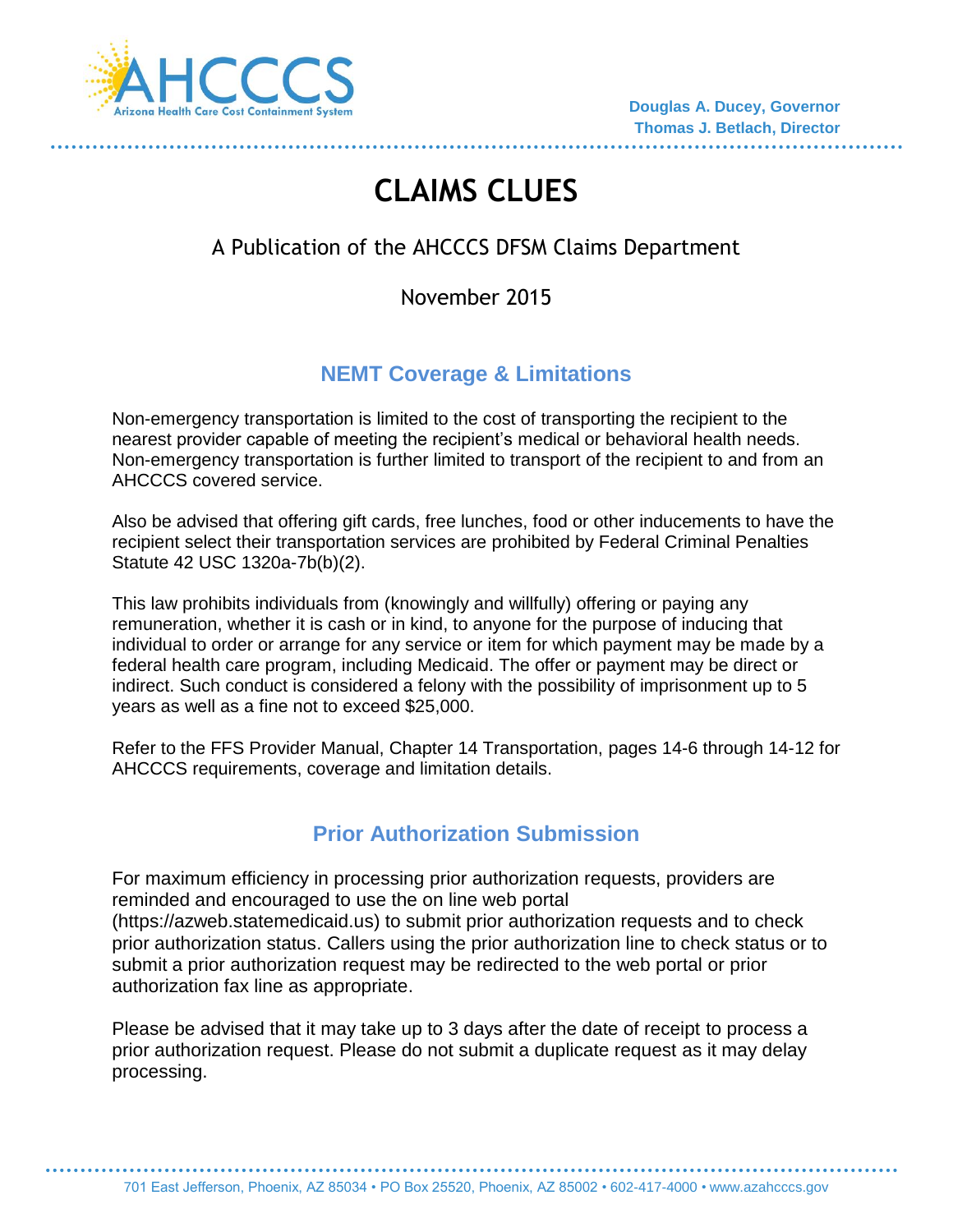# **Continuous Glucose Monitoring (CGM)**

Professional CGM

Short-term (3-7 days) continuous glucose monitoring by a healthcare provider for diagnostic purposes is a covered service for members with diabetes and does not require prior authorization.

#### Personal CGM

Effective 10/1/15, long-term continuous glucose monitoring for personal use at home is a covered service as a supplement to self-monitoring of blood glucose for type 1 diabetes if coverage criteria are met. Personal CGM requires prior authorization for purchase of the equipment.

### **Home Infusion of Inotropic Medications**

Effective 10/1/15, administration of parenteral inotropic therapy (dobutamine, milrinone and/or dopamine) using an external infusion pump at home is a covered service for members with congestive heart failure if coverage criteria are met. Prior authorization is required.

# **Provider Training Email Address**

AHCCCS has an email address for providers to contact the Provider Training Unit with FFS *technical* billing issues, billing problems and questions related to training needs.

Please use this email address and discontinue emailing directly to the individuals in the Provider Training Unit. [ProviderTrainingFFS@azahcccs.gov](mailto:ProviderTrainingFFS@azahcccs.gov)

This email address is **not** to be used for claim status or claim processing questions – continue to contact the FFS Customer Service at:

Phoenix area: (602) 417-7670 (Option 4) All Others: 1-800-654-8713 (in AZ) 1-800-523-0231, ext. 77670 (out of state)